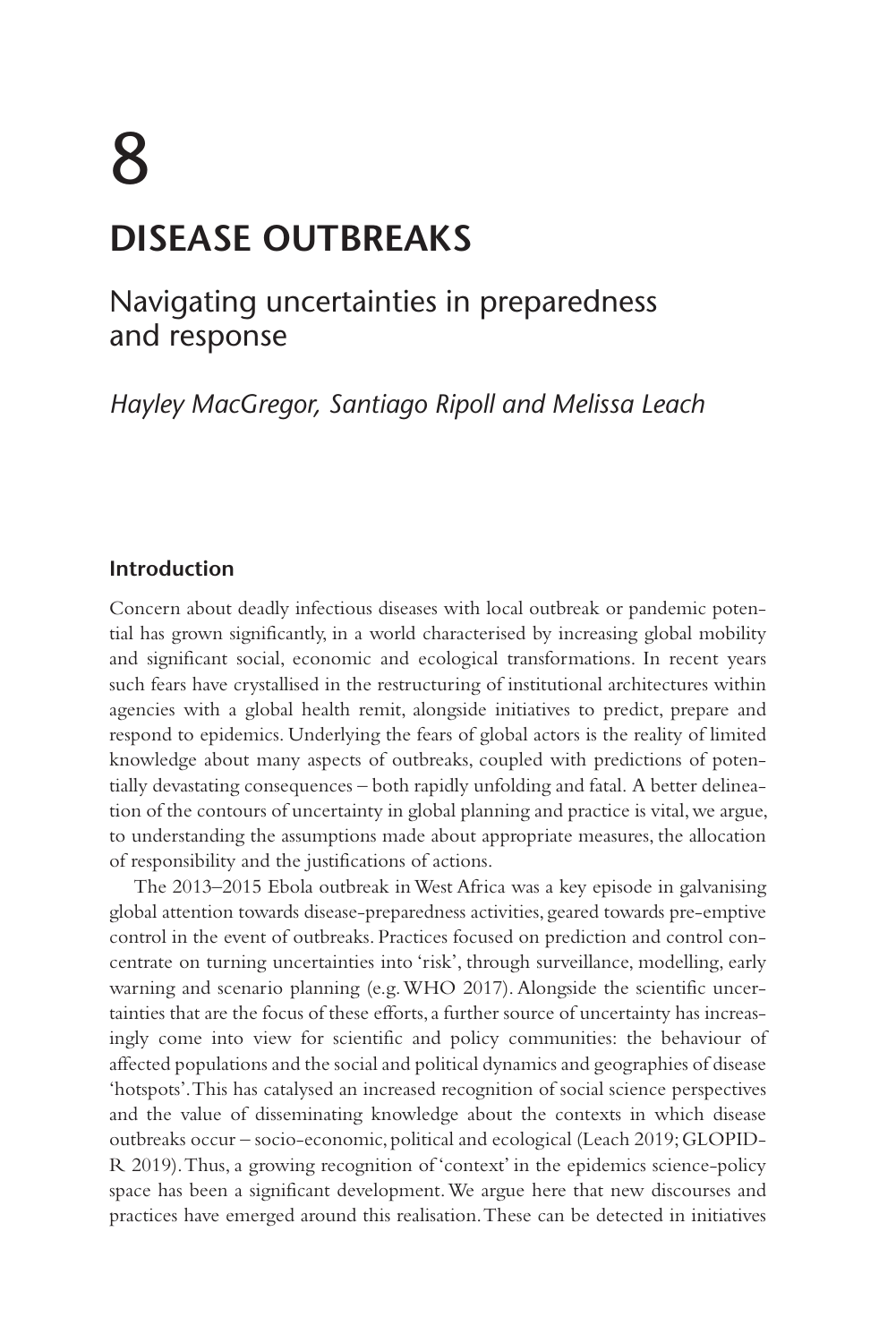such as those to standardise risk communication and community engagement, to develop social science protocols to inform outbreak response, or to obtain synthesis briefings from social scientists for frontline workers – in an attempt to make the unpredictable and lesser known spaces of 'social context' more discretely intelligible and legible.

As social scientists working on epidemics we too have beaten the drum about the fact that 'context matters and must be known'. We have actively contributed to this discourse in the hope that it could serve as a bridge to the inclusion of perspectives beyond the biomedical, and in an attempt to avoid potential harm from interventions that might be naive as regards on-the-ground realities. We have led and participated in initiatives to brief epidemic responders on context, such as the Ebola Response Anthropology Platform [\(www.ebola-anthropology.net](http://www.ebola-anthropology.net)) and Social Science in Humanitarian Action Platform (SSHAP) [\(www.socialscienceinaction.](http://www.socialscienceinaction.org) [org\)](http://www.socialscienceinaction.org). And yet we also cannot help but reflect critically on how agencies have employed this knowledge, and how such initiatives can also be viewed as part of a broader suite of technologies to transform uncertainties – in this instance social, political and structural realities – into calculable risks, tamed and streamlined for communication to publics. In the official discourse of preparedness and response, local people have been variously objectified as a source of uncertainty, including now as (behavioural and social) 'context'.

In this chapter, we seek to open up a richer dialogue about the different understandings and experiences of outbreaks and of uncertainty that prevail among global science-policy communities, and the 'communities' that are envisaged as the focus of global-level efforts, informed by, but also self-critically engaged with, these recent efforts to make 'context' and local responses knowable. We address and illustrate the potential contestation between the official response efforts of public health agencies, and alternative ways of knowing and responding to outbreaks, grounded in practice and mobilisation that might be more salient and trusted at local level. We suggest that, while there has been growing attention to these gulfs and how to bridge them in *response* efforts, there has been less attention to *preparedness* efforts and their understanding at local level, and how these might relate to everyday experiences of and responses to uncertainty. But our main concern here is to go further, to reflect on the limits in comprehending the ontological dimensions of uncertainty, particularly as experienced in places where outbreaks are happening, by people whose lives are precarious, with misfortunes and 'emergencies' – healthrelated and otherwise – that are as likely to be of the 'slow' (Anderson *et al.* 2019) as the acute kind. For people living in these settings, we suggest, it is not 'context' that is salient but the ongoing flow  $-$  or text  $-$  of social and ecological life, in which a host of everyday uncertainties are constantly faced, with variable outcomes.

Attention to the dynamics of different levels, forms and realities of uncertainty raises questions about whose versions of uncertainty dominate in imaginaries of future outbreaks, and corresponding global response and preparedness strategies. Moreover, it is essential to consider whose knowledge and experiences count in preparing and responding, as well as whether uncertainties related to disease outbreaks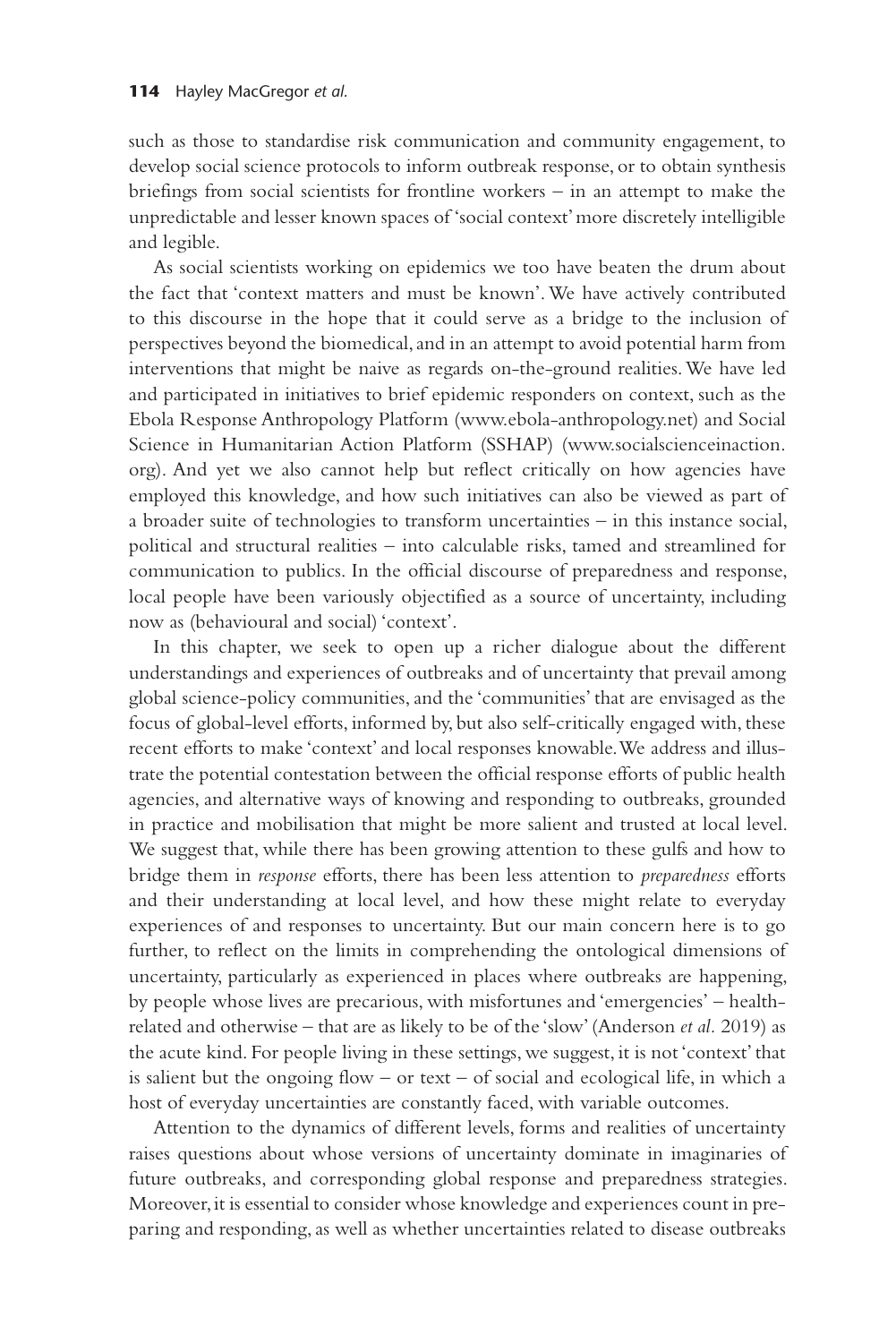are always resolvable. Are alternative processes possible for formulating international planning frameworks, ones that are more open to considering different forms of knowledge and more attentive to views 'from below' that might reveal alternative priorities and ways of being-in-the-world? Or is a more radical departure necessary, where a new process for organising international responses does not rely foremost on roadmaps developed remotely from national and local-level realities?

#### **The framings and dynamics of uncertainty at the global level**

Conventional epidemic response institutional architecture is based on the 'outbreak narrative' that highlights particular aspects of an epidemic and is blind to others (Dry and Leach 2010). The outbreak narrative is a 'formulaic plot that begins with the identification of an emerging infection, discussion of global networks through which diseases travel, and a chronicle of the epidemiologic work that results in disease containment' (Wald 2008: 2). This 'outbreak narrative' focuses on particular disease dynamics – 'sudden emergence, speedy, far-reaching, [and often] global spread' – and on particular types of response – 'universalised, generic emergency-oriented control, at source, aimed at eradication' (Leach *et al*. 2010: 372). This narrative tends to prioritise the 'global citizen' at risk of contagion, disproportionately referring to citizens of the global North. This global bio-security paradigm is characterised by a move from public health technologies of prevention to preparedness, deploying particular military and security techniques for the 'construction of potential futures' in the realm of disease threat (Lakoff 2008: 401). Preparedness involves a complex and rapidly developing set of concepts, architectures and practices aimed at creating a 'vigilant alertness for the onset of surprise' and an 'anticipatory imagination' among policy-makers (Lakoff 2017: 20).

At the global level, at least three different forms of uncertainty can be delineated with respect to 'expert' scientific knowledge and outbreak responses. Firstly, in a situation where an actual outbreak of a known disease has occurred, there are uncertainties that arise in terms of how the disease will unfold, which populations will be most affected, how people might behave in response and what the overall effects will be. Secondly, considering a particular disease with epidemic potential, there are uncertainties regarding where the next outbreak will occur and how this might develop, such as whether efficient human-to-human transmission might occur. Thirdly, there is the situation of extreme unknowns: which Disease X might emerge in the near future, how organisms might be mutating and how preparedness can be maximised.

All three forms of uncertainty, as states of limited knowledge, are acknowledged by scientists. Discussions about 'closing the gaps' in scientific understandings frequently form the focus and grist of numerous expert meetings, such as those convened on the WHO priority diseases (WHO 2019a). The paradigm of evidence-based response is held as the gold standard approach for guiding action, and as such there are calls for urgent research to address outstanding questions, with the assumption that risk mitigation can be replaced by risk elimination as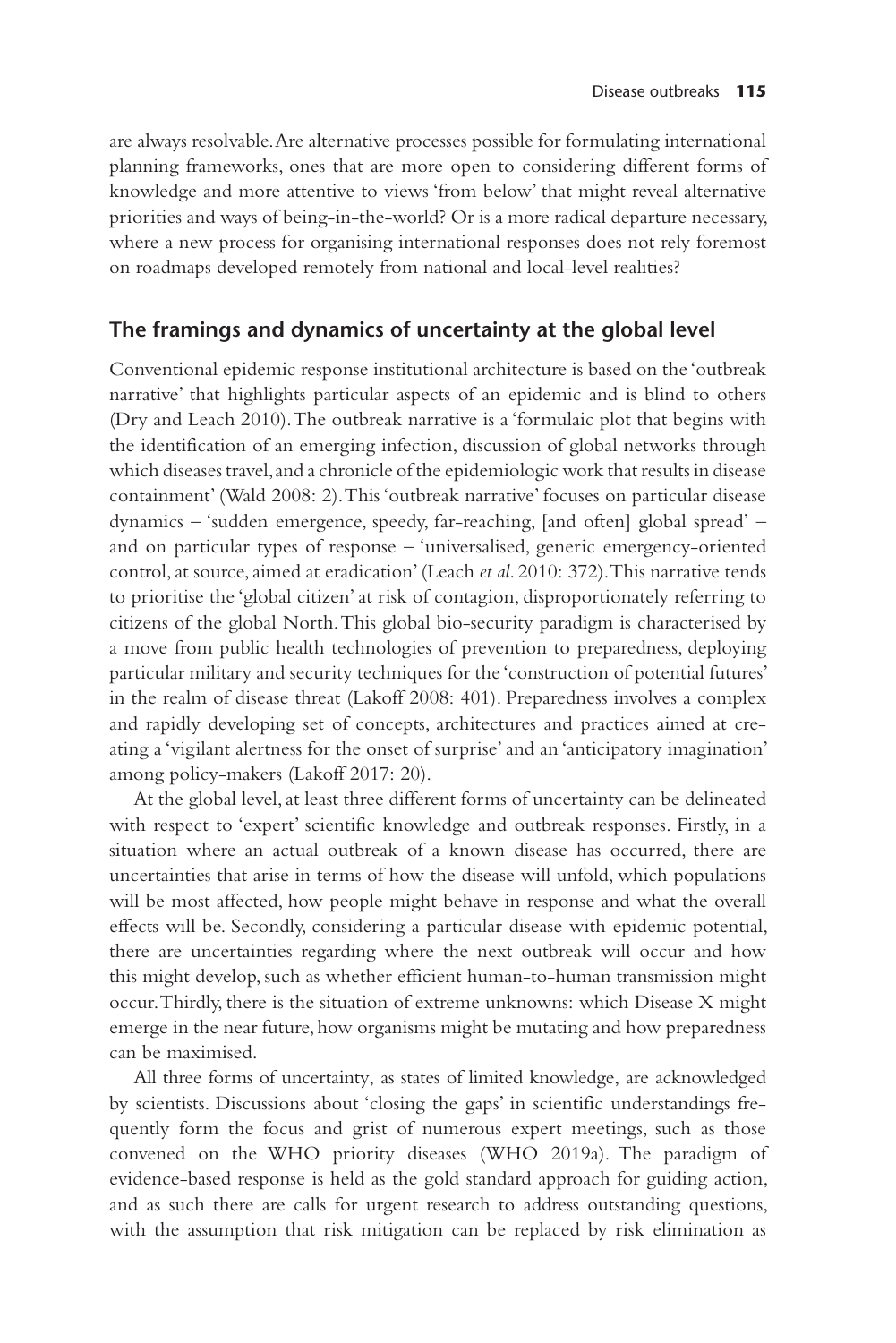evidence becomes more complete. In pursuit of prediction in order to manage and reduce risk, preparedness and response architectures prioritise technologies of control, with practices concentrated on turning uncertainties into risk, such as surveillance and modelling of disease, and scenario planning. These involve the intensified collection and use of public health and epidemiological data, supported by clinical and laboratory information, as well as novel (e.g. digital) means to collect and share it.1 The common framework is to move from 'reactive' to 'predictive and proactive' approaches to pathogens. R&D is also prioritised, with the assumption that vaccines, immune therapies and novel drugs are the 'game-changers' in the control of risk, and should be fast-tracked through human trials and into production.

These control-driven approaches are understandable, given the urgency associated with outbreak response. The stakes are often high and public health and response professionals are under intense scrutiny and pressure to intervene definitively and with assurance. While scientists might readily acknowledge the knowledge gaps among themselves, and discuss the tensions of balancing scientific uncertainties and difficulties with prediction against the need to act, this openness is not readily expressed beyond their professional community. A lack of certainty creates particular discomfort among public health professionals in discussions of 'risk reduction' messages directed at the general public and the media.

Scientists might acknowledge that the dynamism of complex interacting biological and ecological systems make it likely that limits to forms of scientific knowing in regard to 'priority diseases' will persist, on the shifting sands of new and emerging uncertainties. In designing responses and engaging with publics, health professionals also increasingly recognise that social worlds cannot be ignored – from individual beliefs about disease and health-seeking behaviours to diverse cultural logics and conditions of life and livelihood that affect relevant social relations and responses (Bedford *et al.* 2019). But, as we now show, this attention is often framed in terms of 'behaviour' and 'context' – and as further sources of uncertainty that in turn need to be tamed and controlled.

#### **The uncertainty of behaviour and context**

The 2013–2015 West African Ebola outbreak helped focus a spotlight on the uncertainties associated with social factors, as well as the dangers of action that is 'context-blind', even in a situation of great urgency and high mortality and a virus capable of epidemic spread. Social scientists working with local populations in efforts such as the Ebola Response Anthropology Platform highlighted the social processes and concerns shaping viral transmission patterns; care and burial practices; local innovations and institutions in addressing the outbreak; and the relationships and learning among community members and health workers, and the histories and political economies shaping these (e.g. Wilkinson *et al.* 2017; Richards 2016). Communicated to response agencies through accessible briefings in near-real-time, and then the subject of global reports and reflections (e.g. GLOPID-R 2019), these efforts have contributed to greater appreciation of local social dimensions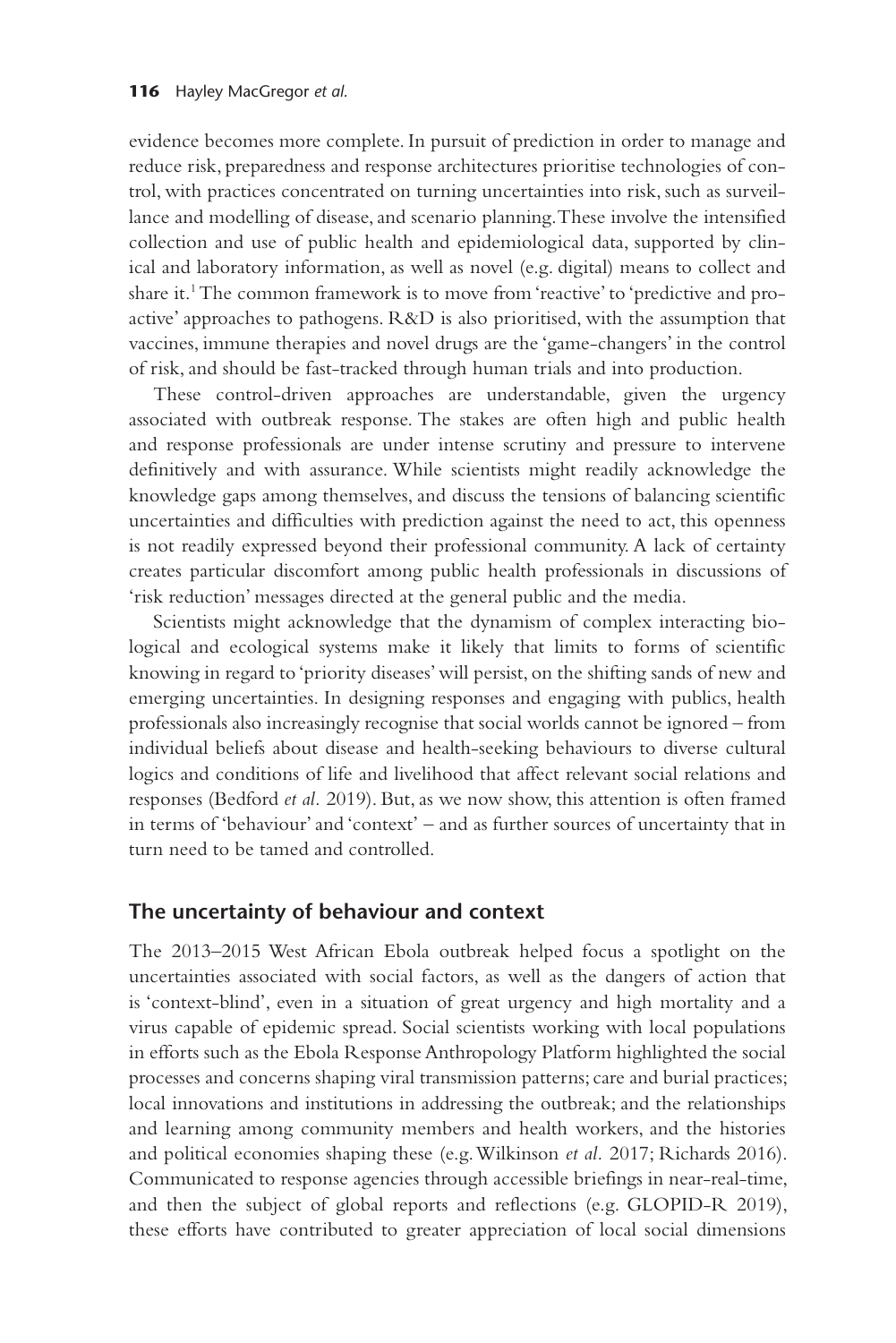of epidemic response. This has been termed 'behaviour' of affected populations by response agencies, although there is increasing recognition that this domain of 'context' includes cultural logics, social responses, political factors and media reports, and that the formal outbreak response itself can shape rumours and local reactions that in turn will shape the evolution of the outbreak. Many scientists now reflect more openly on contextual factors and local responses as a major form of uncertainty in attempting modelling and other forms of prediction.

For global agencies, this growing appreciation of 'behaviour' and 'context' presents a new set of uncertainties that must now be grappled with in responding to, but also preparing for, outbreaks. To date, the dominant approach to dealing with this unruly contextual space has focused attention on 'risk communication' and 'community engagement' (e.g. WHO 2018: 14). Agencies and initiatives such as the WHO's new Health Emergencies programme are rapidly commissioning social science tools, methods, protocols and procedures to support these emphases, as well as to make social contexts legible and manageable.2 While contributing to such efforts through initiatives such as SSHAP,<sup>3</sup> we have also been at pains to point out the narrow and over-simplistic ways that 'communities', 'communication' and 'social context' are addressed (Leach 2019).

Central to our argument, however, is also the way that such approaches once again 'close down' on uncertainties – attempting to reduce them to predictable and manageable risk (Leach *et al*. 2010). In this regard, there is a push to get a more complex understanding of context onto the radar of response agencies and modellers, including an understanding of the dynamic, non-linear interactions between different social, political and ecological processes that shape disease emergence and outbreaks. Two examples of recent outbreak responses – Nipah in Bangladesh and Ebola in the DRC – show advances in appreciating local social realities, yet also the persistence and limits of reductive approaches to the uncertainties of behaviour and context.

Outbreaks linked to Nipah virus in Bangladesh have brought to the fore the disjunctures that can exist between scientific and local understandings of disease events. Interdisciplinary research assisted in uncovering human–bat contact as central for 'spillover' to people who drank raw palm sap contaminated by bat secretions (Luby *et al.* 2006). Yet, since collection of palm sap was a key livelihood strategy, and consumption of the sap was also a widespread social practice, interventions to address the risk of transmission had to consider that local people would not simply stop harvesting sap as a consequence of the sharing of new scientific facts. Innovative adaptations of methods of sap collection to reduce risks took this into account and low-cost interventions were advocated (*ibid*.). Furthermore, careful social science research revealed that people held distinct beliefs regarding illness causation – such as that the bodily symptoms had been sent by Allah – which did not concur entirely with a germ theory (Parveen *et al.* 2016; Blum *et al.* 2009). People were sceptical of the links that professionals were making to palm sap, as their observed experience over time did not accord with the idea that consumption caused fatal illness. They were thus not initially inclined to change their behaviour.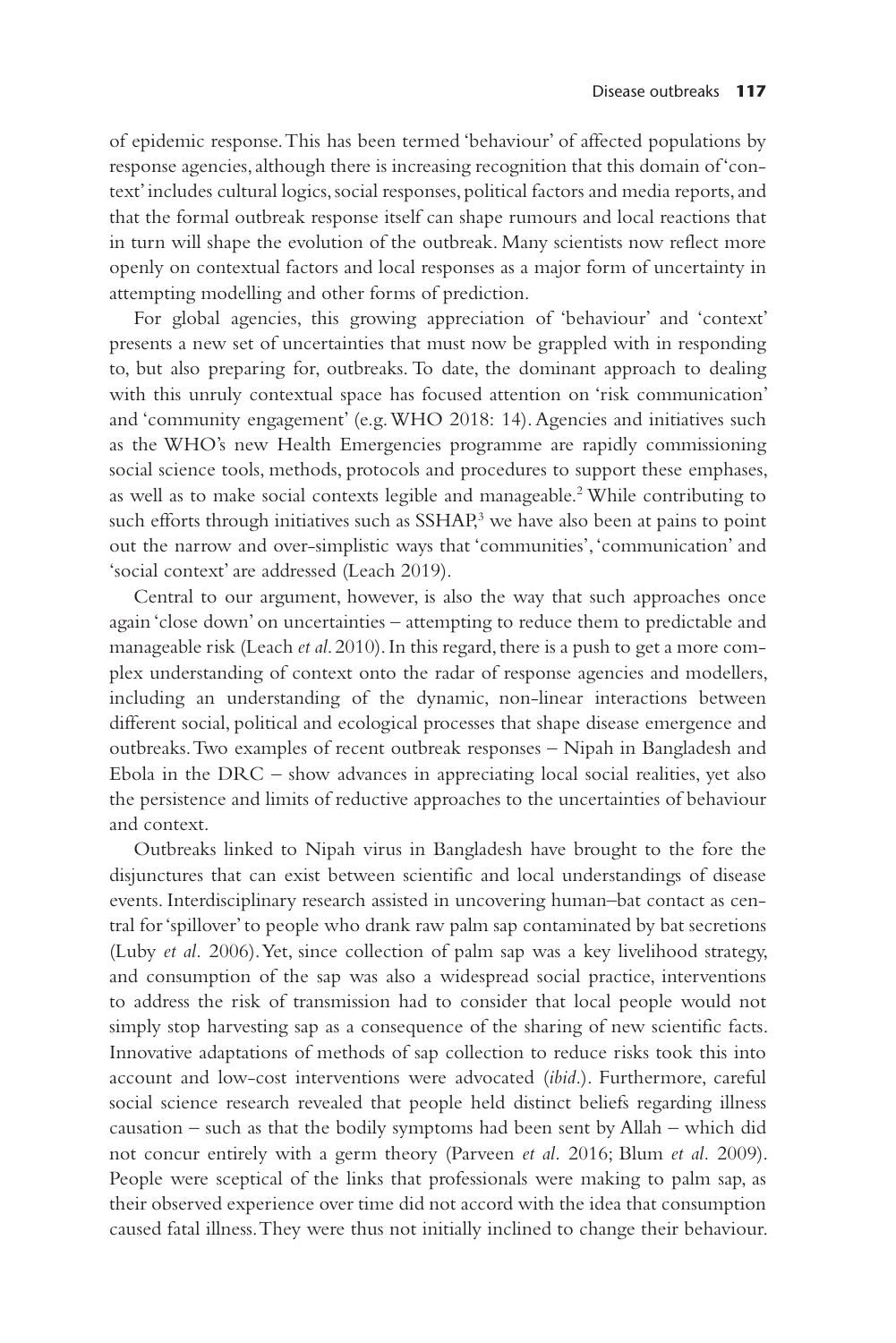Local beliefs needed to be taken into account in 'risk communication' and the development of public health messages (*ibid*. 2016). For scientists leading an outbreak response under time pressure and media scrutiny, unexpected local responses that do not appear to accept scientific findings or respond in expected ways to risk reduction measures are cause for disquiet as they appear to counteract strategies based on medical facts. Again, much has been done in such cases to work with local people to shift 'behavioural' risk factors, such as with respect to the care of relatives with Nipah infection in ways that respect prevalent expectations and moral economies of care, while still being attentive to public health concerns about risk of transmission (Islam *et al.* 2013; Blum *et al.* 2009). Vaccine and immunoglobulin developments might be sought as a way to bypass or neutralise the vagaries of human behaviour, but it is likely that the dynamics of this disease, and the responses to it, will remain unpredictable.

The Ebola outbreak in North Kivu and Ituri in the DRC (ongoing since August 2018) has focused attention on the context of conflict as an extreme form of social and contextual uncertainty, and one even less likely to be amenable to strategies of control. In the second largest Ebola outbreak after the West African pandemic, a vaccine that was fast-tracked for trial and development has been available and has, by most accounts, reduced the impact of the outbreak. But despite these conventional approaches to controlling disease, the political realities have necessarily shaped the humanitarian response. This response has incorporated the importance of 'understanding context', along with many of the lessons learned from the West African pandemic. For example, social science analysis has been effectively generated remotely by networks like SSHAP, and on the ground by institutions such as CASS (*Cellule Analyse Science Sociale* – the Social Sciences Analysis Cell).4 Another advance has been collaboration between field agencies and SSHAP in the analysis of community feedback data: this community feedback is gathered, analysed and communicated to response teams. This is important because the response generates social uncertainties as much as the disease itself, and shapes the perceptions and actions of affected populations.

Yet the DRC Ebola response has also opened up a myriad of uncertainties that cannot be contained by community engagement. Military action has curtailed humanitarian access in particular locations and times, and concerted attacks on Ebola treatment centres by armed groups have reduced the effectiveness of the response. In SSHAP discussions this has raised the importance of peacebuilding and political economy expertise in social science analyses.

Even more importantly, the uncertainty of chronic conflict has permeated people's everyday lives. Under continuous threat of physical violence, people seek to prioritise the immediate need for physical security over Ebola-related activities. An example of this was the 'Ebola strike' that occurred in October 2018, when many community members halted Ebola activities in protest at the lack of security. An historical political marginalisation vis-à-vis a central government that is also unable to protect people generates distrust of health services and enables plausible explanations of Ebola as a government plot. Conventional methods of case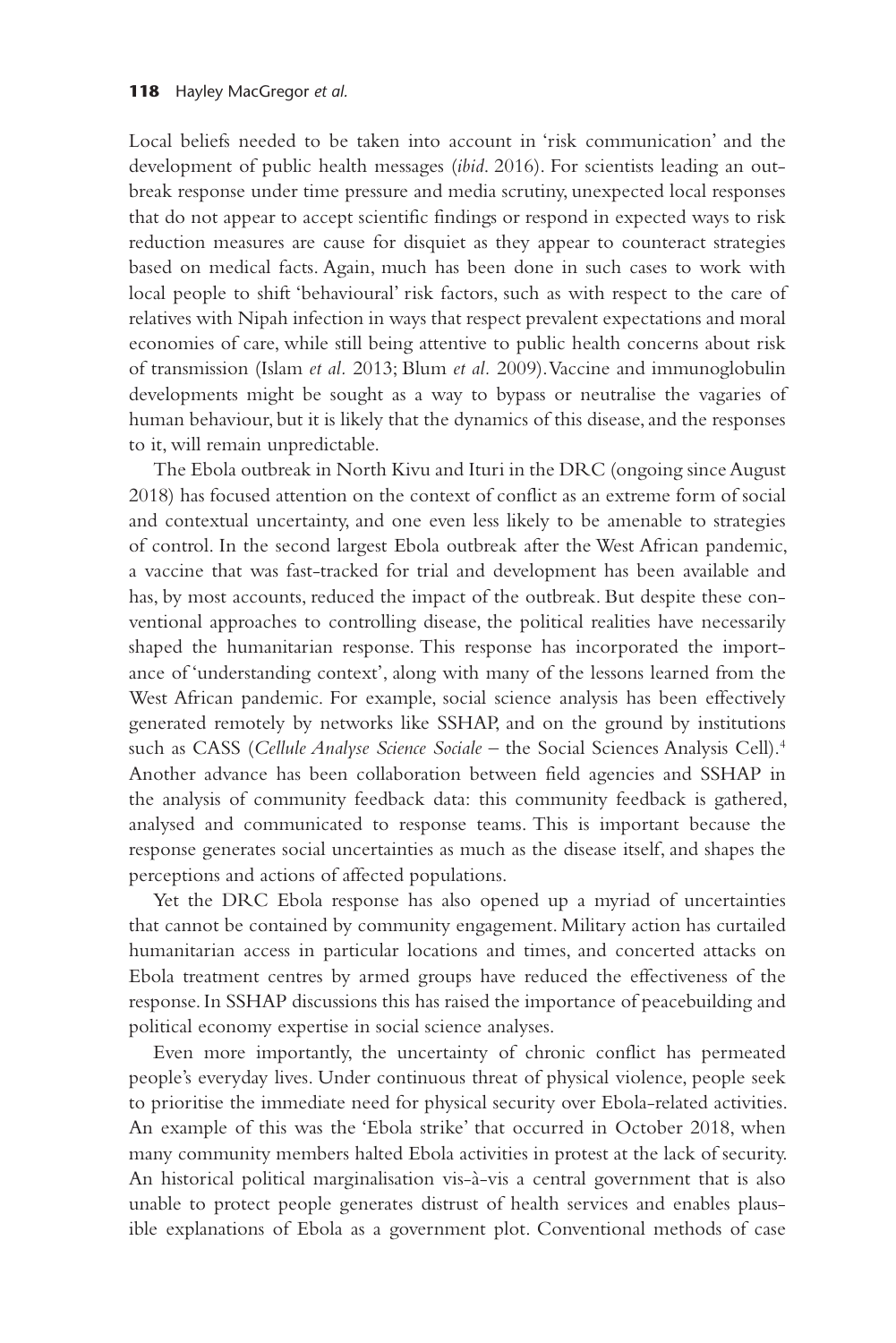management – listing contacts – become fraught with difficulty, as fear and mistrust towards the response make the act of giving that information highly risky. As the main method of the Ebola vaccine on trial was ring vaccination, the incompleteness of these lists of contacts had an important impact on the efficacy of vaccination. For much of the response, the number of Ebola deaths at home (rather than in treatment centres) of people who were not on the case management contact list was high, reaching up to a third of cases (WHO 2019b). In addition, Congolese citizens wonder why Ebola is prioritised over other health priorities in an already limited health system. In turn, this mistrust is exacerbated by the disruptive Ebola economy, and the unequal access to finance and resources that have accompanied the response among fragmented local political authorities. Thus, the roll-out of the response has inevitably generated a new set of deep uncertainties between local socio-political dynamics and response activities.

While these examples represent stories of success in the institutionalised appreciation of social issues, and measures to deal with the uncertainties of behaviour and context, the attempts are limited in various respects. In both cases, the initiatives remained part of a managerial framework that aimed to reduce uncertainty to risk, and was unable to do so. Furthermore, social science inputs have to date been 'layered' on top of the response architecture, rather than contributing to transforming the philosophy or the constitution of the response itself.

#### **Alternative experiences of uncertainty: the view 'from below' and the text of life**

For agencies, the unpredictable influence of social and political realities on outbreak responses has thus come to be packaged as 'context'. Yet what are the experiences of those actually living this 'context', for whom it is, in effect, not context but the text of life? This experiential reality is not uncertainty that needs to be reduced and rendered into risk, but is manifested as an ongoing flow of situations, to be lived with and negotiated. Nor are these uncertainties fully amenable to elimination through knowledge, since they are part of the lived, embodied fabric of social, ecological and political life – what one might term 'ontological uncertainties'.

In the growing, but still marginal, advocacy to include local people's own perspectives in outbreak preparedness and response, there has been little attention to people's lived experiences or embodiment of uncertainty. Yet exploring people's experiences and responses to uncertainty in the form of everyday threats to health and life could provide an alternative view on how preparedness and response might be understood and mobilised 'from below'. Such enquiry would explore what could be learned from those who live with multiple uncertainties in areas affected by infectious disease outbreaks. It would ask how people draw on formal and informal institutions, forms of public authority, social relations and practices as they anticipate and respond to health and other threats on a daily basis – not as some hangover of 'traditional' past beliefs, but in social responses to new forms of adversity that come about amid social, ecological and political transformations. It could reveal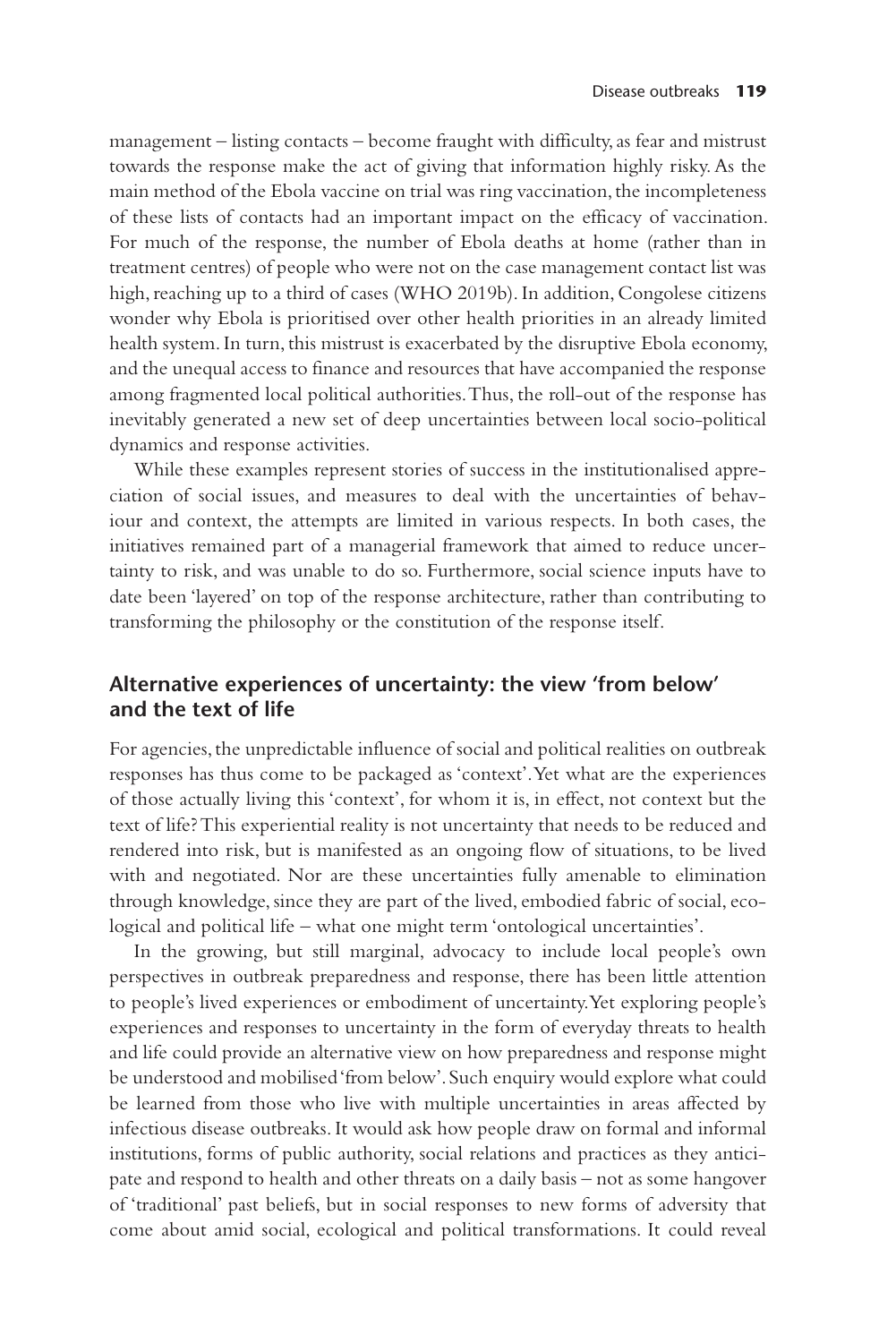and support ways for people to harness their own resources and practices, in new hopes and possibilities for socially-sensitive epidemic preparedness and response. In these ways, appreciation of lived, ontological uncertainties could become part of an alternative epidemic 'preparedness from below'.

While this is still an open field of enquiry,<sup>5</sup> its salience is suggested by ethnographic examples from diverse settings, which also point to some of its key dimensions. Such work highlights how ontological uncertainties are woven into people's everyday lives and existential realities, becoming particularly relevant in circumstances of precarity – whether related to subsistence, violence or disease. Thus in post-invasion Iraq, Al-Mohammad and Peluso explore people's lives in uncertain, violent spaces as the 'rough ground of the everyday' (2012: 42). The horizon of lives of people in conflict are not determined solely by 'contextual' categories, such as kinship, tribalism, religion or sectarianism, but rather as 'livingin-action – that is, as phenomenologically, experientially, and sensibly grounded' (2012: 44).

Uncertainties in precarious everyday lives carry particular temporalities. Thus Paul Richards' work shows that Hausa farmers do not deal with the uncertainties of subsistence farming by looking forward and planning, and then rolling out those plans. While a technique like intercropping may seem like premeditated design, it is by virtue of the performance of sowing and the difficulties that arise in the emergent moment that the choice of seeds and their spatial location is chosen (Richards 1993: 67). In illness a similar emergent temporality unfolds in the pursuit of care: the emergent symptoms, the social meaning attached to them (that often go beyond the biomedical) and the available and desirable avenues of care are a form of navigation, rather than it being a case of those who are ill following an established route of a health-seeking pathway, as James Fairhead *et al.* (2008) have shown for infant health in Guinea. Improvisation in the present can also draw on past repertoires: thus, Mende villagers' implementation of locally managed quarantines in the 2013–2015 Ebola outbreak re-mobilised principles and authority relations (such as placing youth as guards on bush paths) that had been used in the 1991– 2002 civil war, as well as in twentieth-century outbreaks of smallpox and measles.<sup>6</sup>

In dealing with uncertainties of violence and disease, people may strive for further autonomy and control, aiming to 'create and find some continuity in their lives, in the face of hostile circumstances and their own vulnerability' (Jenkins *et al.* 2005: 11). Yet such desire for control does not necessarily translate into a desire for certainty, or the medicalisation of illness. For example, Marita Eastmond highlighted a preference of refugees in Sweden to frame their ailments as a product of traumatic lives outside the medical concepts imposed by bureaucratic systems, as a way to emphasise their normality and ability to work (Eastmond 2005). Further, people may seek to resist the certainty of an unwanted outcome, such as a medical diagnosis with a poor prognosis. Thus Nyole people in Uganda often prefer to open up possibilities for healing by seeking counsel from alternative health providers, and if these fail, through divination in rituals, which in turn can open up particular social explanations (Whyte 1997). In precarious circumstances it might be more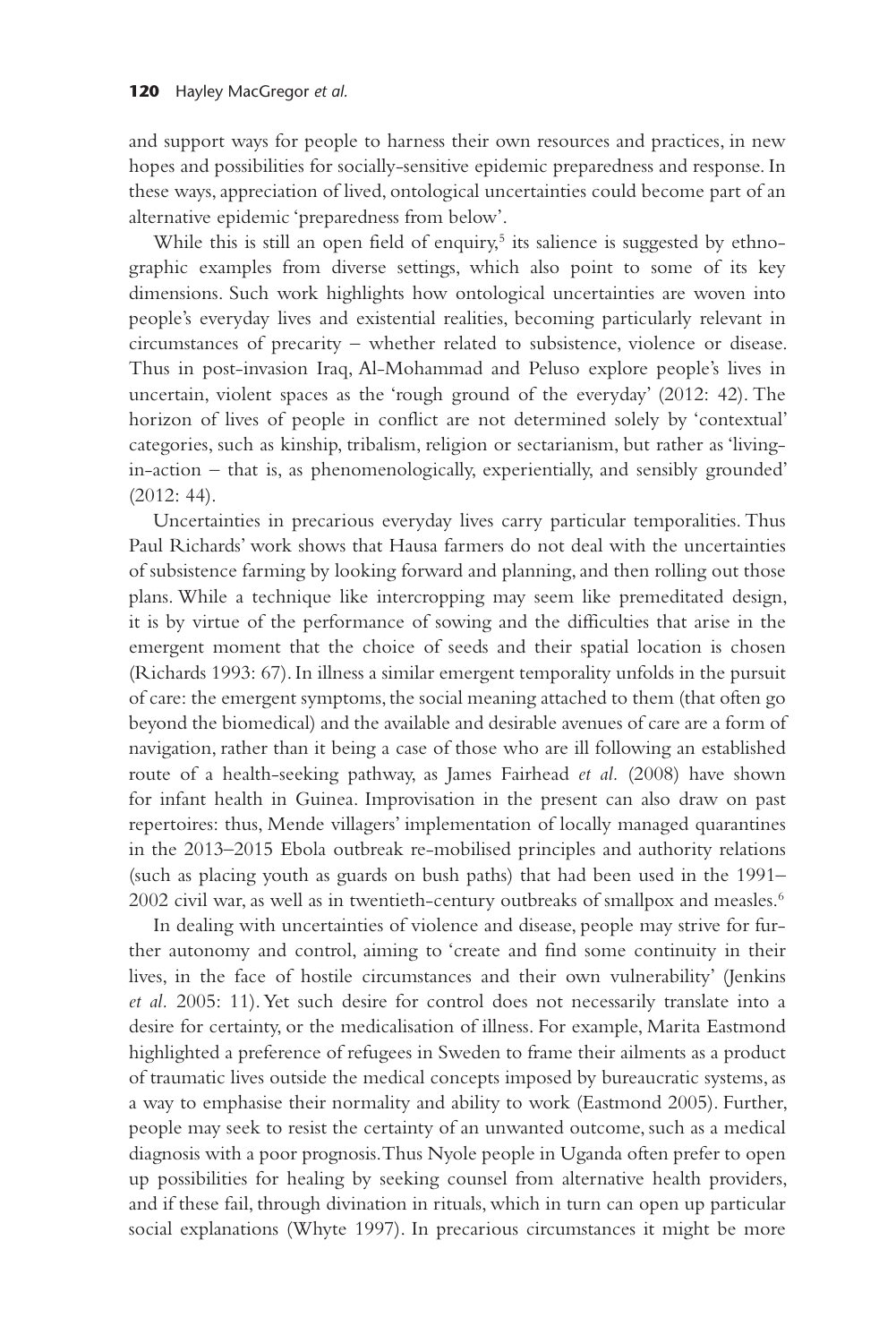comfortable to live with ongoing uncertainties than with the certainty of a bad outcome.

In other extreme circumstances, the uncertainties of a world where there is 'too much death and too much loss' can generate a resignation in which violence, or the loss of life, is accepted and awarded a particular meaning (Scheper-Hughes 2008: 29). Nancy Scheper-Hughes (1993) speaks of the difficult decisions that poor mothers in north-eastern Brazil had to make when resources were so scarce that their attention to the survival of some infants would mean letting the weakest die. Scheper-Hughes depicts this as an act of resilience, as people struggle to affect the elements they can control in a particular moment while living in precarious environments – in other words, caring for those children who show a 'knack for life' (1993: 446), while letting go of those who do not.

Such examples highlight that experiences of disease and other forms of 'misfortune' in everyday life cannot be understood solely at an individual level – or as a matter for unified 'communities' – but are embedded in social relations. Thus 'care, and also neglect and violence, ravel and unravel the entanglings of lives with other lives' (Al-Mohammad and Peluso 2012: 45). For Nyole people in Uganda, the explanation of misfortune, including illness, goes beyond the body and the self and also lies in uncertainties about the intentions and actions of others – living, dead or supernatural (Whyte 1997).

In light of this, activities that are linked to narrow or immediate material concerns (such as farming or health-seeking), can only be understood as part of a wider 'performance' of social life, with all its uncertainties (Richards 1993). Richard Jenkins *et al.* suggest further that as a result of our human capacity to imagine futures and possible worlds and our desire to control particular outcomes, new uncertainties emerge:

A blessing and a curse of human cognition is our talent for the complex imagination of options, alternatives, possibilities and 'what ifs'. Confronted by the routine uncertainties of the environment and the actions of other humans, individual and collective decision-making in the attempt to establish some predictable control over matters-at-hand necessarily involves imagining options, alternatives and so on. The result is at least as likely to be further uncertainty as anything else (Jenkins *et al.* 2005: 28).

#### **Towards alternative approaches to disease outbreaks amid uncertainties**

Such explorations of everyday uncertainties and how people negotiate them amid precarious lives start to open up different, and richer, understandings of uncertainty as it relates to disease outbreaks. These understandings involve moves from context to text; from epistemology to ontology; from individual/community perspectives to social relational ones; and from narrow temporalities (the immediate outbreak, the future plan) to multiple ones, as past, present and imagined future dynamics inform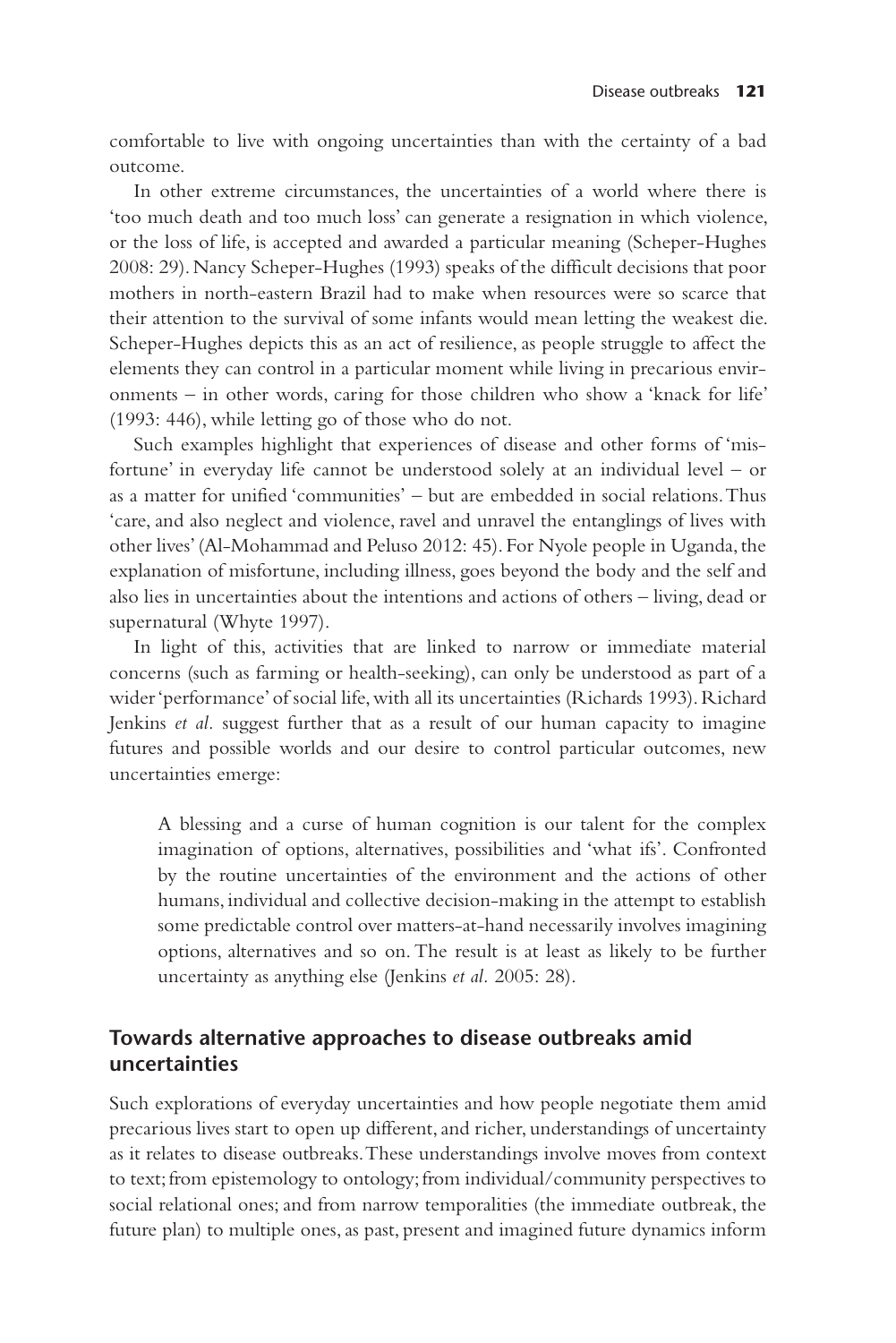each other. Perhaps above all, they suggest that uncertainties are not always amenable to being reduced to risk, and managed and controlled – and that, furthermore, attempts at control may simply spawn further uncertainties.

The reality of a multitude of forms of uncertainty, temporalities and experiences does not mean that we should dismiss the urgency of outbreak response, or suggest that efforts to research pathogens, engage with models and predict and indeed prepare for epidemics are not important. Understanding everyday uncertainties and their implications for epidemic preparedness and response must emerge from continuous engagement, as responses to such lived uncertainties can be revealing of local efforts that are of relevance for outbreak preparedness – for instance, as forms of local mobilisation were in response to Ebola in West Africa (Parker *et al.* 2019). While we recognise the limitations of foregrounding 'coping strategies' in settings where the 'staff, stuff, space and systems' for combating infectious outbreaks are sparse on the ground (Farmer 2014: 39), it is nevertheless important to ask whether different, and more inclusive, processes are possible. Thus, several provisional conclusions can be drawn at this point.

#### **Conclusion**

As we have argued, the dominant narratives and approaches of global public health and humanitarian agencies have privileged formal science and epidemiological knowledge over local models of disease and response, and have emphasised 'blueprint' and 'roadmap' approaches to preparing for and managing outbreaks. While recent efforts have seen greater attention to multiple types of uncertainty, the emphasis is on reducing these to manageable risk through better scientific knowledge, scenarios and surveillance.

Increasingly, the uncertainties associated with complex social, ecological and political processes, both 'potential' (affecting future outbreaks) and 'actual' (as they unfold in the dynamics of current outbreaks) are seen as important (Samimian-Darash 2013). Yet the dominant response has been either to reduce these uncertainties to a narrow set of risk communication and community engagement issues, and/ or to treat them as a 'social context' to be rendered legible and manageable through narrow forms of 'social science intelligence'.

Thus the watershed event of the West African Ebola pandemic led to a reconfiguration of epidemic responses, with 'contextual' knowledge now likely to be incorporated into future interventions. However, there is a strong tendency to include social knowledge around socio-cultural dynamics and political economy within existing managerial technologies, reconfiguring social uncertainties as calculable risks. Social knowledge is then mapped onto the conventional epidemic risk management approach of 'predict, prepare and control'. In parallel to the prediction technologies of epidemic modelling and reading 'virus chatter', vulnerable populations can be identified according to their socio-cultural and demographic characteristics, and recruited for 'participatory surveillance'. In planning responses, social knowledge can be used to identify the role different social groups may play in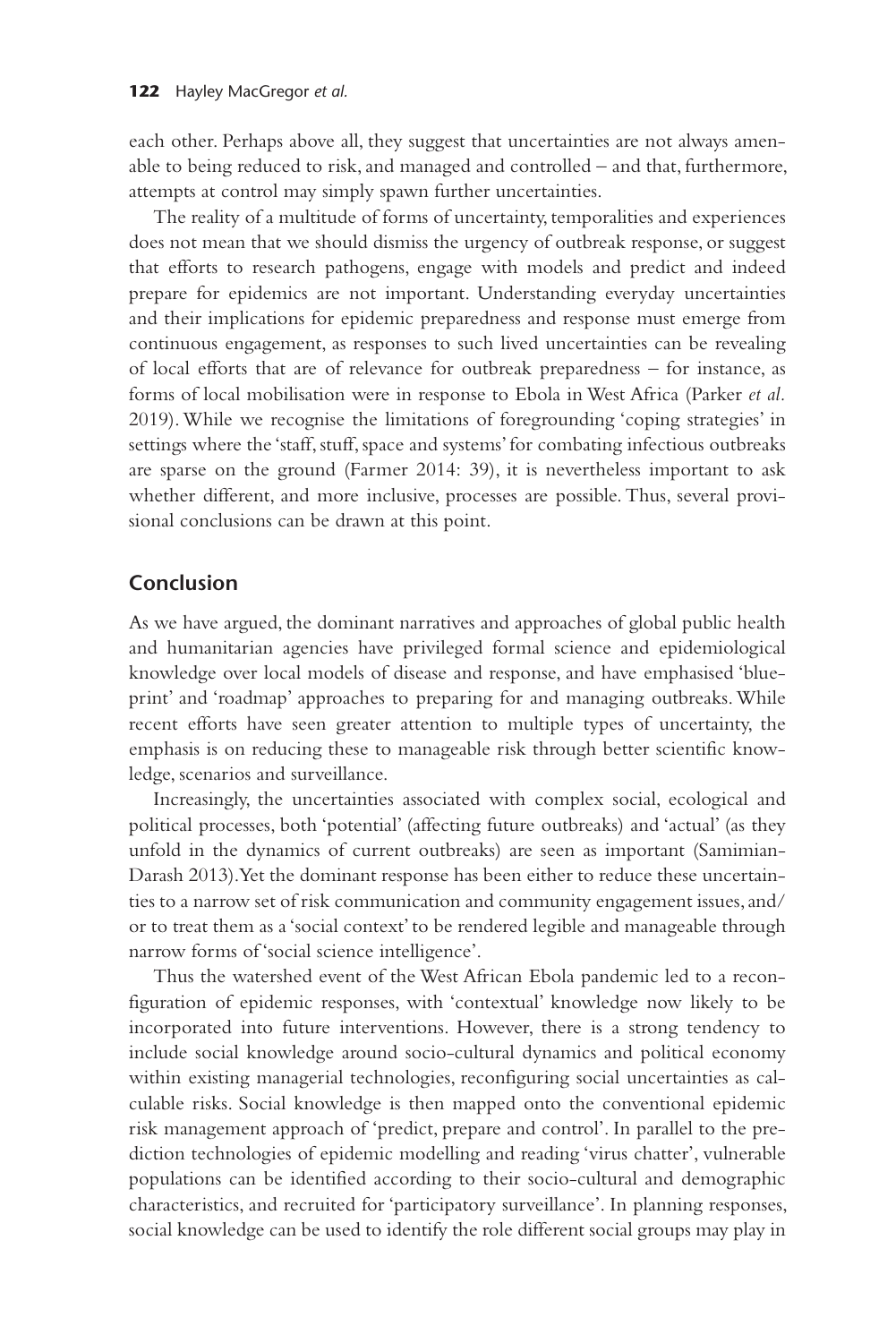enabling or resisting interventions, as well as to design strategies to recruit support. Lastly, in terms of control, vaccination, treatment and drug-testing are rolled out in parallel to social science-informed community engagement activities that aim to enhance uptake and community acceptance. People and the social uncertainties they live with and enact are thus 'tamed' and controlled through activities informed by social sciences, such as public health communication, community engagement, behavioural change interventions or even allegedly participatory approaches, such as decentralised 'surveillance' and community feedback.

Despite the fact that many of these activities have succeeded in enhancing both the impact of epidemic response and its accountability, we have equally argued that this approach is often based on illusory assumptions about the full knowability of 'the social'. Our case studies show that there is a degree of radical and irreducible uncertainty that pervades all social life, but that this can become particularly salient in situations of precarity – and perhaps most heightened where an epidemic is unfolding within a violent conflict. Beyond the limits of social science in depicting social realities, there are limits as regards acknowledging the range and depth of uncertainties and their ontological dimensions. For people living in precarious environments, context is less relevant than how uncertainty is phenomenologically experienced as they navigate the flow, or text, of life through 'structured improvisation' (Scheper-Hughes 2008: 47). Striving for control in the face of uncertainty brings with it the need to imagine other worlds and possibilities, in which we are closely entangled with others. This in turn will almost inevitably generate further uncertainties.

In terms of epidemic response, this can create conflict between the risk-mitigating strategies of the response and the unruly uncertainties and vernacular responses that emerge 'from below'. What are the implications of this for a different kind of preparedness and response? Is there a way of promoting preparedness and response 'from below'? The meanings, practices and place of this, and how to promote it, are a work-in-progress, but some key features can be identified. This alternative approach would not be instigated by external agencies on the basis of maximising the use of social science information about the context. It requires a more respectful and empowering approach, in which people – especially in precarious contexts – shape the core of this response in a more autonomous way. The role of external agencies would be to support and build on these practices, enabling local ideas, innovations, institutions, resources and responsibilities to flourish. Such an approach also requires a more nimble, responsive, adaptive mode, eschewing fixed plans in favour of flexibility, and ongoing iterative adaptation and learning. Further, epidemic preparedness and response 'from below' would need to acknowledge difference and contestation in how diseases and outbreaks are understood and experienced, and the different kinds of politics that emerge, deliberating and co-constructing strategies accordingly. Finally, an approach is needed that responds not just to the immediate needs of a time-bound outbreak, but that also embeds this in people's broader and longerterm needs, including with respect to 'slow emergencies' (Anderson *et al.* 2019). This means an approach that is not just (or necessarily) disease-specific, but that is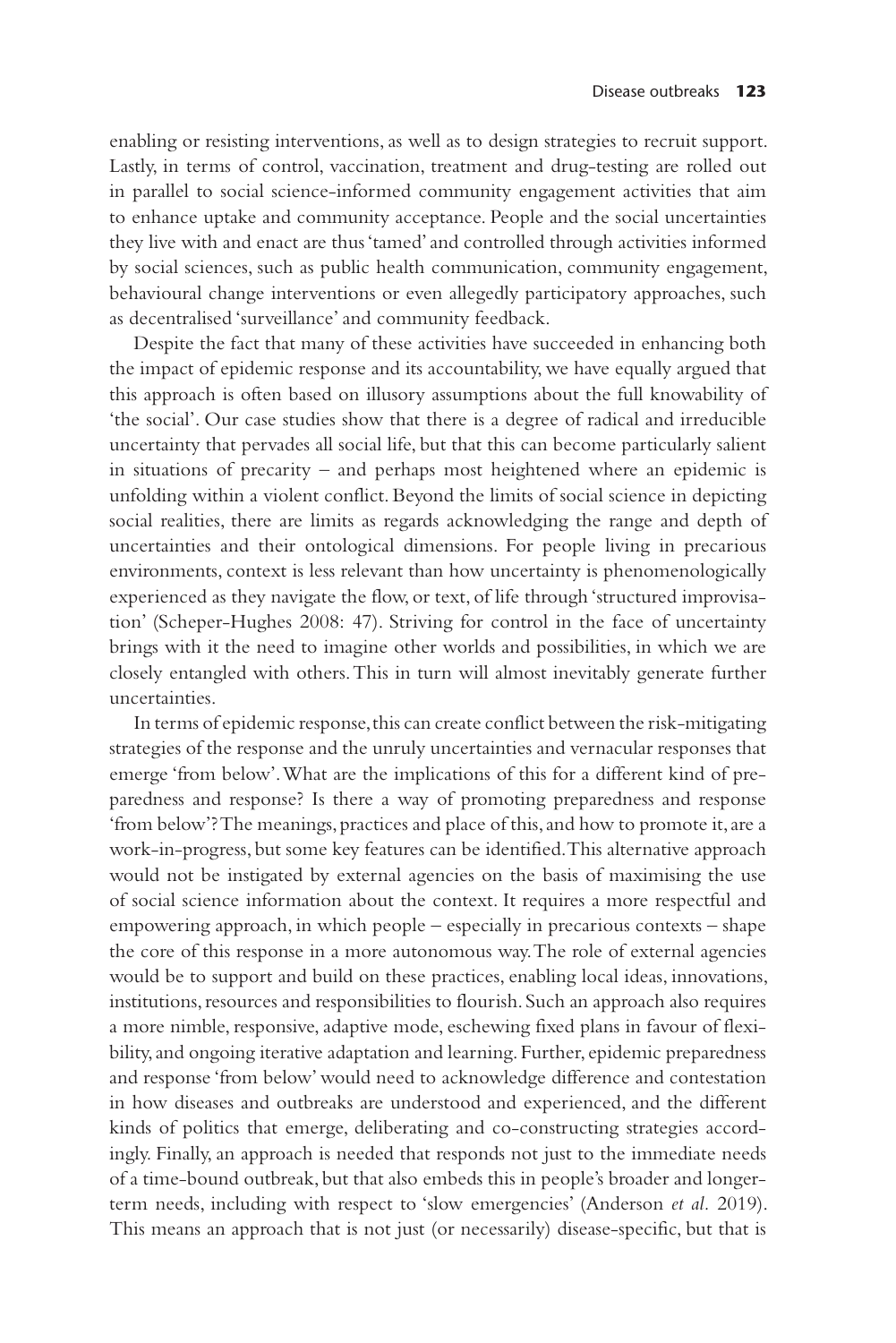also engaged with other priorities around security, livelihoods and the ability to live a meaningful and dignified personal and social life. Embracing such approaches will require a step change among global agencies and science-policy communities, but the current and future challenges of preparing and responding well and humanely to disease outbreaks amid uncertainties demands nothing less.

### **Notes**

- 1 For example, the Global Virome project and the Global Viral Forecasting aim to listen to the 'chatter' of viruses and other microbes and contain them 'at source'. Programmes like the USAID-funded PREDICT [\(www.usaid.gov/news-information/fact-sheets/emerging](http://www.usaid.gov)[pandemic-threats-program\)](http://www.usaid.gov) and the Eco-Health Alliance [\(www.ecohealthalliance.org/](http://www.ecohealthalliance.org) [program/emerging-disease-hotspots](http://www.ecohealthalliance.org)) have looked at disease emergence to identify genetics, geographies and species to remain alert to.
- 2 [www.who.int/features/qa/health-emergencies-programme/en/](http://www.who.int).
- 3 [www.socialscienceinaction.org/](http://www.socialscienceinaction.org).
- 4 CASS is ground-breaking as it does not sit under the Risk Communication-Community Engagement pillar of response, but under the Strategic Commission of the DRC Ministry of Health, so feeding into all pillars of response.
- 5 The idea of 'preparedness from below' is being explored through the Wellcome Trustsupported project 'Pandemic preparedness: local and global concepts and practices in tackling disease threats in Africa', co-led by Leach and MacGregor [\(www.ids.ac.uk/](http://www.ids.ac.uk) [programme-and-centre/pandemic-preparedness/\)](http://www.ids.ac.uk).
- 6 Personal communication, village chief in Sierra Leone.

#### **References**

- Al-Mohammad, H. and Peluso, D. (2012) 'Ethics and the "Rough Ground" of the Everyday: The Overlappings of Life in Post-Invasion Iraq', *Hau* 2
- Anderson, B., Grove, K., Rickards, L. and Kearnes, M. (2019) 'Slow Emergencies: Temporality and the Racialized Biopolitics of Emergency Governance', *Progress in Human Geography*, [https://doi.org/10.1177/0309132519849263](https://doi.org)
- Bedford, J., Farrar, J., Ihekweazu, C. *et al.* (2019) 'A New Twenty-First Century Science for Epidemic Response', *Nature* 575: 130–136
- Blum, L., Khan, R., Nahar, N. *et al.* (2009) 'In-Depth Assessment of an Outbreak of Nipah Encephalitis with Person-to-Person Transmission in Bangladesh: Implications for Prevention and Control Strategies', *The American Journal of Tropical Medicine and Hygiene* 80: 96–102
- Dry, S. and Leach, M. (2010) 'Epidemic Narratives', in S. Dry and M. Leach (eds) *Epidemics. Science, Governance and Social Justice*, London: Earthscan
- Eastmond, M. (2005) 'The Disorders of Displacement: Bosnian Refugees and the Reconstitution of Normality', in R. Jenkins, H. Jessen and S. Vibeke (eds) *Managing Uncertainty: Ethnographic Studies of Illness, Risk and the Struggle for Control*, Copenhagen: Museum of Tusculanum Press
- Fairhead, J., Leach, M., Millimouno, D. and Diallo, A. (2008) 'New Therapeutic Landscapes in Africa: Parental Engagement with Infant Health Care in the Republic of Guinea', *Social Science and Medicine* 66.10: 2157–2167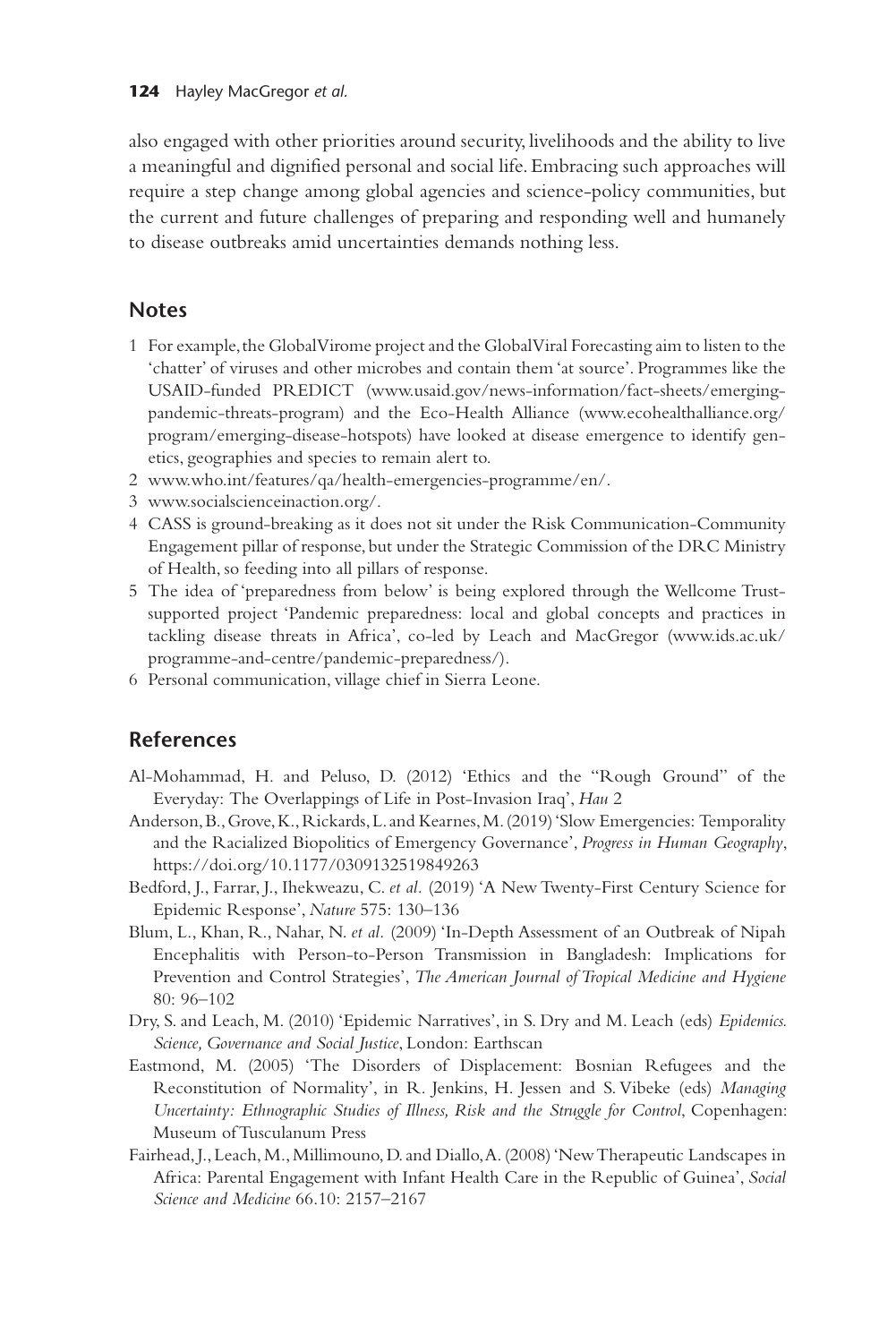Farmer, P. (2014) 'Diary', *London Review of Books* 36.20: 38–39

- Global Research Collaboration for Infectious Disease Preparedness (2019) *Towards People Centred Epidemic Preparedness and Response*, [www.glopid-r.org/wp-content/uploads/](http://www.glopid-r.org) [2019/07/towards-people-centered-epidemic-preparedness-and-response-report.pdf](http://www.glopid-r.org) (13 February 2020)
- Islam, M.S., Luby, S., Gurley, E. (2013) 'Developing Culturally Appropriate Interventions for Preventing Person-to-Person Transmission of Nipah Virus in Bangladesh: Cultural Epidemiology in Action', in C. Banwell *et al.* (eds) *When Culture Impacts Health*, London: Academic Press/Elsevier
- Jenkins, R., Jessen, H. and Vibeke, S. (2005) *Managing Uncertainty: Ethnographic Studies of Illness, Risk and the Struggle for Control*, Copenhagen: Museum of Tusculanum Press
- Lakoff, A. (2017) *Unprepared: Global Health in a Time of Emergency*, Oakland, CA: University of California Press
- —— (2008) 'The Generic Biothreat, Or, How We Became Unprepared', *Cultural Anthropology* 23: 399–428
- Leach, M. (2019) 'Epidemics and Anthropologists. Guest Editorial', *Anthropology Today* 35.6: 1–2
- Leach, M., Scoones, I. and Stirling, A. (2010) 'Governing Epidemics in an Age of Complexity: Narratives, Politics and Pathways to Sustainability', *Global Environmental Change* 20.3: 369–377
- Luby, S., Rahman, M., Hossain, M. *et al.* (2006) 'Foodborne Transmission of Nipah Virus, Bangladesh', *Emerging Infectious Disease* 12.12: 1888–1894
- Parker, M., Hanson, T., Vandi, A. *et al.* (2019) Ebola and Public Authority: Saving Loved Ones in Sierra Leone', *Medical Anthropology* 38.5: 440–454
- Parveen, A., Islam, M.S., Begum, M., *et al.* (2016) 'It's Not Only What You Say, It's Also How You Say It: Communicating Nipah Virus Prevention Messages During an Outbreak in Bangladesh', *BMC Public Health* 16: 726
- Richards, P. (2016) *Ebola: How a People's Science Helped End an Epidemic*, London: Zed Books
- —— (1993) 'Cultivation: Knowledge or Performance?', in M. Hobart (ed) *An Anthropological Critique of Development: The Growth of Ignorance*, London: Routledge: 61–78
- Samimian-Darash, L. (2013) 'Governing Future Potential Biothreats: Toward an Anthropology of Uncertainty', *Current Anthropology* 54.1: 1–22

Scheper-Hughes, N. (2008) 'A Talent for Life: Reflections on Human Vulnerability and Resilience', *Ethnos* 73.1: 25–56

- —— (1993*) Death Without Weeping: The Violence of Everyday Life in Brazil*, Berkeley: University of California Press
- Wald, P. (2008) *Contagious: Cultures, Carriers, and the Outbreak Narrative*, Durham: Duke University Press
- Whyte, S.R. (1997) *Questioning Misfortune: The Pragmatics of Uncertainty in Eastern Uganda*, Cambridge: Cambridge University Press
- Wilkinson, A., Parker, M., Martineau F., Leach, M. (2017) 'Engaging "Communities": Anthropological Insights from the West African Ebola Epidemic', *Philosophical Transactions of the Royal Society B* 372: 20160305, DOI: 10.1098/rstb.2016.0305
- World Health Organization (WHO) (2019a) 'Prioritizing Diseases for Research and Development in Emergency Contexts', [www.who.int/activities/prioritizing-diseases](http://www.who.int)[for-research-and-development-in-emergency-contexts](http://www.who.int) (accessed 13 February 2020)
- —— (2019b) *Ebola Virus Disease Democratic Republic of the Congo*, Disease Outbreak News: Update, [www.who.int/csr/don/14-november-2019-ebola-drc/en/](http://www.who.int)